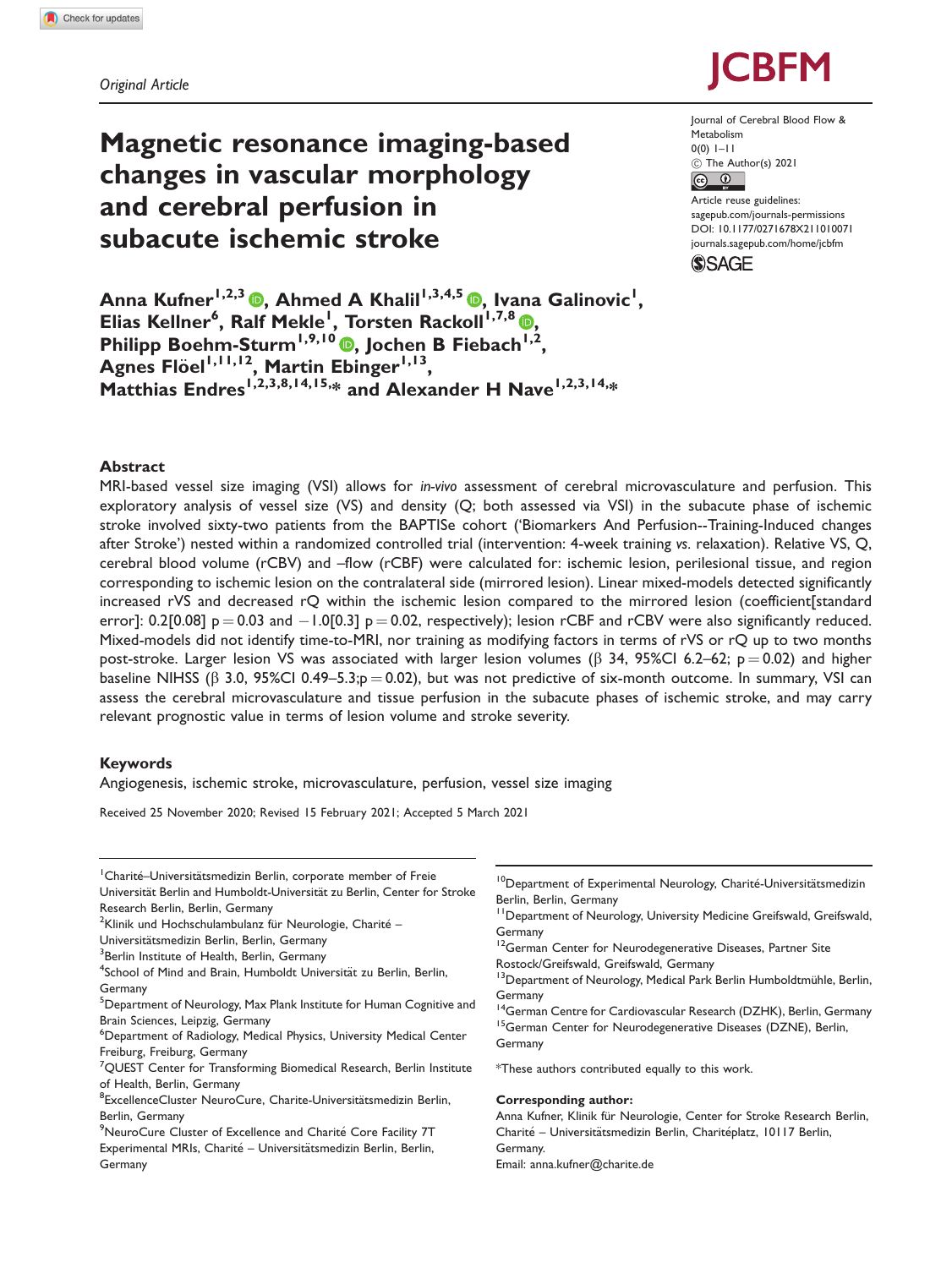# Introduction

Vessel size imaging (VSI) is a magnetic resonance imaging (MRI) sequence that has emerged as a promising technique able to non-invasively assess microvasculature morphology and cerebral perfusion in rodents and humans.<sup>1-3</sup> VSI is based on a multi-contrast MRacquisition that includes using a contrast agent, which leads to susceptibility changes in the vasculature, which are influenced by morphological properties of the vascular network. By means of analytical modeling, this method allows for the in-vivo assessment of the vascular density (reflected by Q), average vessel size (VS) in  $\mu$ m, and relative tissue perfusion.<sup>1</sup>

Previous studies in rat stroke models have shown that quantitative measurements derived from VSI highly correlate with the observed histological changes in vessel morphologies.4,5 Subsequent studies in humans - including ischemic stroke patients - confirmed that following an acute ischemic stroke there is an increase in the mean VS and decrease in vessel density within the ischemic lesion.<sup>6,7</sup> In the acute phase following ischemia, an increase in lesion VS is likely a reflection of vessel dilation in a presumed attempt to increase tissue perfusion; an alternative hypothesis suggests that the compression of small capillaries following focal cytotoxic edema leads to an overall shift in calculated average VS to larger values.<sup>7</sup> In subacute phases of stroke, there is discussion whether VSI may aid in the assessment of vascular remodeling in the context of angiogenesis; the formation of abnormal, bulky vessels in post-ischemic areas may lead to increased lesion VS measurements.<sup>8</sup> Although only a handful of preclinical studies have applied VSI to evaluate vascular remodeling in subacute stages of ischemia,<sup>9,10</sup> clinical VSI analyses in subacute and chronic stages following stroke in patients are still lacking.

Angiogenesis and vascular remodeling following ischemic stroke play a crucial role in recovery of damaged tissue and post-stroke functional recovery.<sup>11,12</sup> Invivo visualization of early vascular remodeling may aid in identifying those patients most likely to regain function post-stroke, $^{13}$  if a clear clinical benefit of angiogenesis is observed in patients in future studies. Although pre-clinical murine stroke studies have well characterized the complex physiological cascade leading to changes in the neighboring vascular bed following ischemia, $4,12-15$  studies investigating potential angiogenesis in ischemic stroke patients are still generally lacking.<sup>11</sup> The use of VSI may allow for the in-vivo assessment of ischemia-induced changes in the microvasculature in subacute ischemic stroke patients and could help us to better understand vascular remodeling and functional recovery post-stroke.

## Aim

This is a pre-planned, exploratory analysis of ischemic stroke patients with prospectively acquired MRI data as part of the observational BAPTISe study ('Biomarkers And Perfusion – Training-Induced changes after Stroke', clinicaltrials.gov identifier: NCT NCT01954797), which aimed to study potential markers (including MRI parameters) of angiogenesis.<sup>16</sup> All patients were enrolled in the randomized, controlled trial PHYS-STROKE ('Physical Fitness Training in Sub-acute Stroke' clinicaltrials.gov identifier: NCT NCT01953549).<sup>17,18</sup>

The primary aim of the current study was to investigate vessel size and density (assessed via VSI) and cerebral perfusion (assessed via VSI or dynamic susceptibility contrast perfusion weighted-imaging [DCS-PWI]) in the subacute phase following an ischemic stroke in selected regions of interest, including the ischemic lesion and perilesional space. Furthermore, our aim was to assess whether vessel size within the ischemic lesion is associated with time from stroke onset to imaging and stroke progression (i.e. stroke severity, lesion size, and functional recovery at six months after stroke).

## Materials and methods

### Data availability statement

Raw imaging data are not publicly available as they contain information that could compromise patient privacy; program code of the imaging processing pipeline can be shared upon request. Numerical data has been uploaded onto an open repository and can be accessed via the following link: [https://doi.org/10.](https://doi.org/10.6084/m9.figshare.13176647.v1) [6084/m9.figshare.13176647.v1](https://doi.org/10.6084/m9.figshare.13176647.v1).

#### Patients and study design

All patients participated in the BAPTISe study nested within the randomized controlled PHYS-STROKE trial; a detailed description of all inclusion and exclusion criteria of PHYS-STROKE and BAPTISe are listed in the Supplemental files. All participants provided informed consent. The study was approved by the institutional review board of Charité-Universitätsmedizin Berlin (EA1/138/13). The original PHYS-STROKE trial was conducted in line with the CONSORT extension for non-drug treatments, and study procedures were carried out in accordance with the Declaration of Helsinki.

Patients enrolled in PHYS-STROKE were randomized to four weeks of aerobic physical fitness training or four weeks of relaxation courses (in addition to standard rehabilitation) and patients were eligible to participate in BAPTISe if they experienced an ischemic stroke and had no MRI contraindications. In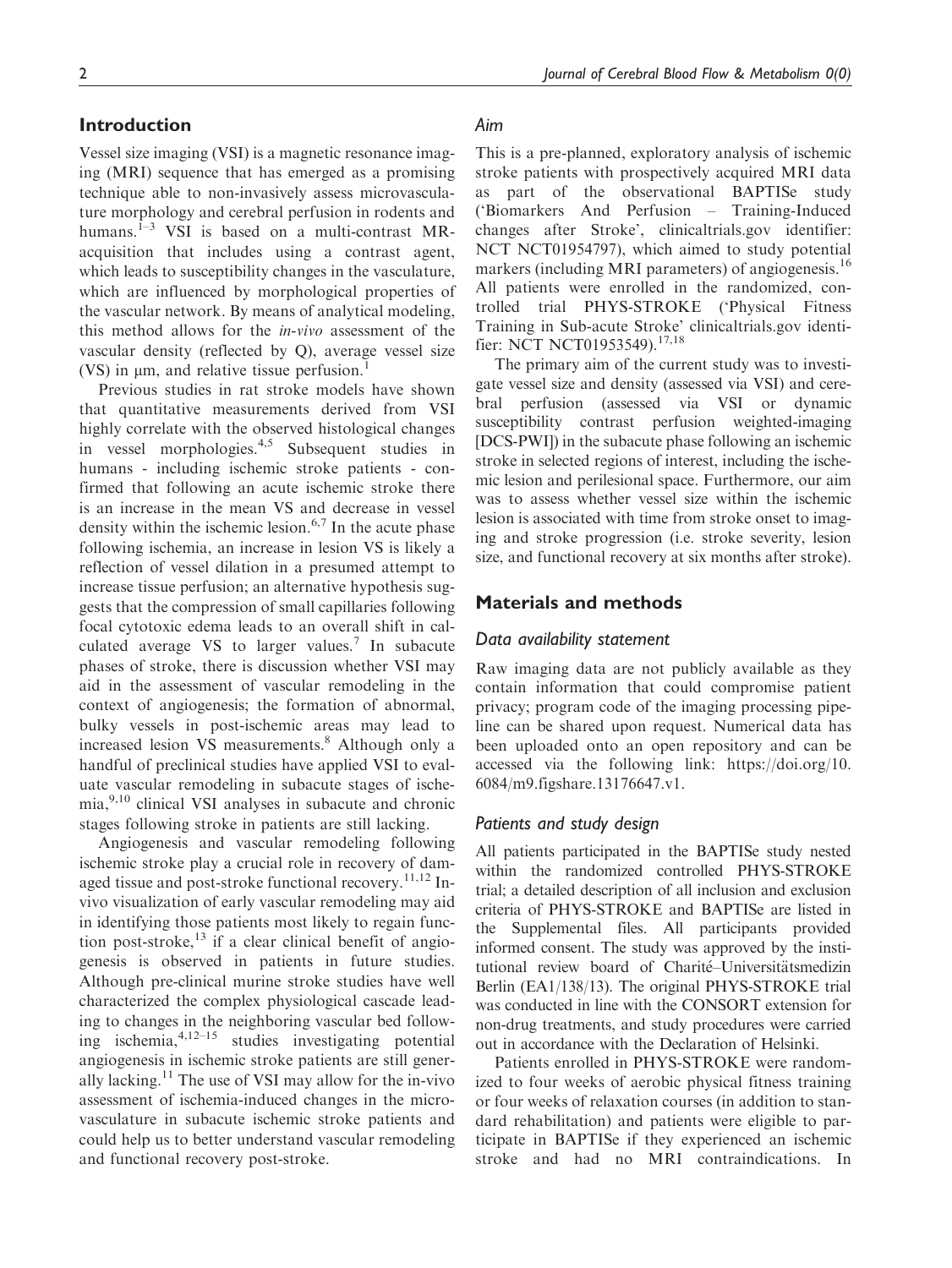BAPTISe, all patients received an MRI before (v01) and after (v02) the intervention. Patients received a clinical follow-up for six months after stroke; for the current analysis of functional outcome we included the assessment of stroke severity via the National Institute of Health Stroke Scale (NIHSS; at time of stroke onset, v01, and v02) and functional recovery via the modified Ranking Scale (mRS; at six months post-stroke). Detailed study protocols were published previous- $\rm Iy$ ,  $^{12,17}$  For the current analysis, patients had to receive at least one MRI either before or after intervention, which included either VSI and/or DSC-PWI. Only patients with non-lacunar supratentorial strokes were included in this analysis to allow for accurate VSI analysis of the ischemic lesion.

### Imaging

All studies were performed using a 3-Tesla clinical MRI scanner (Tim Trio, Siemens Healthineers, Erlangen, Germany). The MR protocol included a FLAIR sequence  $(TE = 100 \text{ ms}, TR = 8000 \text{ ms},$ <br>TI = 2370.5 ms, field-of view  $[FOV] = 220 \text{ mm}^2$ ,  $TI = 2370.5$  ms, field-of view  $[FOV] = 220$  mm<sup>2</sup>, matrix =  $256 \times 232$ , 5-mm slice thickness with a 0.5mm interslice gap) and diffusion-weighted imaging (echo time  $[TE] = 93.1$  ms, repetition time  $[TR] =$ 7600 ms, 6 spatial directions,  $\bar{b} = 0$  and 1000 s/mm<sup>2</sup>,  $FOV = 230$  mm<sup>2</sup>, matrix =  $192 \times 192$ , 2.5-mm slice thickness with no interslice gap,  $25$  slices).<sup>16</sup>

In addition, VSI measurements were acquired using a combined spin-echo (SE) and gradient-echo (GRE) singleshot 2D Echo Planar Imaging (EPI) sequence  $(TEGRE = 22 \text{ ms}, TESE = 85 \text{ ms}, TR = 1890 \text{ ms}, Filip$ Angle =  $90^{\circ}$ , FOV = 230 mm, matrix size 64 $\times$ 64, 16 slices, slice thickness =  $5 \text{ mm}$ , no gap, Bandwidth = 2111 Hz/Pixel, 60 repetitions). A total of 0.13 mL/kg body weight of contrast agent (Gadolinium) was injected intravenously (5 mL/second) 5 seconds after the scan was started. Perfusion parameters including cerebral blood flow (CBF) and cerebral blood volume (CBV) were calculated from the GRE measurement acquired from VSI. If VSI could not be performed, conventional DSC-PWI was performed using a single-shot 2D Echo Planar Imaging (EPI) sequence (TE =  $22 \text{ ms}$ , TR =  $1880 \text{ ms}$ , Flip Angle =  $60^\circ$ , FOV = 230 mm, matrix =  $80 \times 80$ , 16 slices, 5-mm slice thickness, no gap, Bandwidth  $=$  $1690$  Hz/Pixel, GRAPPA Acceleration Factor = 2, 60 time points); the identical dose of 0.13 mL/kg body weight of contrast agent with Gadolinium was injected with a 5 second delay.

#### Data processing

All data were managed, annotated, and processed using a local instance of the medical-imaging platform

NORA ([www.nora-imaging.org,](http://www.nora-imaging.org) University Medical Center Freiburg). VSI was calculated using a MATLAB-based software package, which was embedded into NORA. Maps of apparent diffusion coefficient (ADC) were calculated from diffusion-weighted images via monoexponential fitting. Data processing consisted of the following steps: Gibbs ringing artifact removal, $^{19}$  co-registration of all image contrasts using SPM8, extraction of the first bolus<sup>20</sup> and conversion from gradient- and spin-echo (GRE, SE) signals to the corresponding relaxation rates  $\Delta R_{2GE}$  and  $\Delta R_{2SE}$ , respectively. From these curves, following the approach described previously,<sup>19</sup> vessel density index (reflected by Q  $[s^{-1/3}]$ ), and vessel size (defined by VS [µm]) were calculated as defined in Kiselev et al.:<sup>1</sup>

$$
Q \approx \Delta R_{2SE} / \Delta R_{2GE}^{2/3}
$$
  

$$
VS = 1.734x (ADC \times CBV)^{1/2} / Q^{3/2}
$$

The formula requires absolute values for CBV. Since DSC-MRI in general only yields relative CBV (rCBV) values, we constructed pseudo-quantitative but consistent values by scaling rCBV to a literature value of  $3.2\%$  in healthy tissue<sup>21</sup> i.e. the contralateral hemisphere. CBV and CBF were calculated from  $\Delta R_{2GF}$ following the general tracer-kinetic-approach as previously described in detail.<sup>22</sup> Here, the post-processing consisted of initial motion correction, bivariate filtering, brain extraction and a deconvolution of the tissue curves with an automatically selected arterial input function (AIF); all automatically selected AIFs were visually checked for anomalies. Due to the software upgrade to VB19 at the MRI scanner, patients scanned between November 2013 and June 2014 ( $N = 23$ ) could not be measured with combined spin- and gradientecho, and hence no VSI calculation was possible. For these patients perfusion parameters were calculated from a gradient-echo DSC-PWI.

## Regions of interest selection

The region of interest (ROI) of the ischemic lesion was manually delineated by a single experienced rater (AK) for each patient on DWI with reference to correlating ADC and FLAIR images, while blinded to VSI and perfusion images. The perilesional space ROIs were created via standardized dilation of the ischemic lesion ROI by two voxels in 3 D space with subsequent subtraction of inner ischemic lesion ROI to create a "border zone" for the perilesional space (Figure 1). Furthermore, the ischemic lesion ROI was mirrored to the contralateral healthy side (mirrored lesion).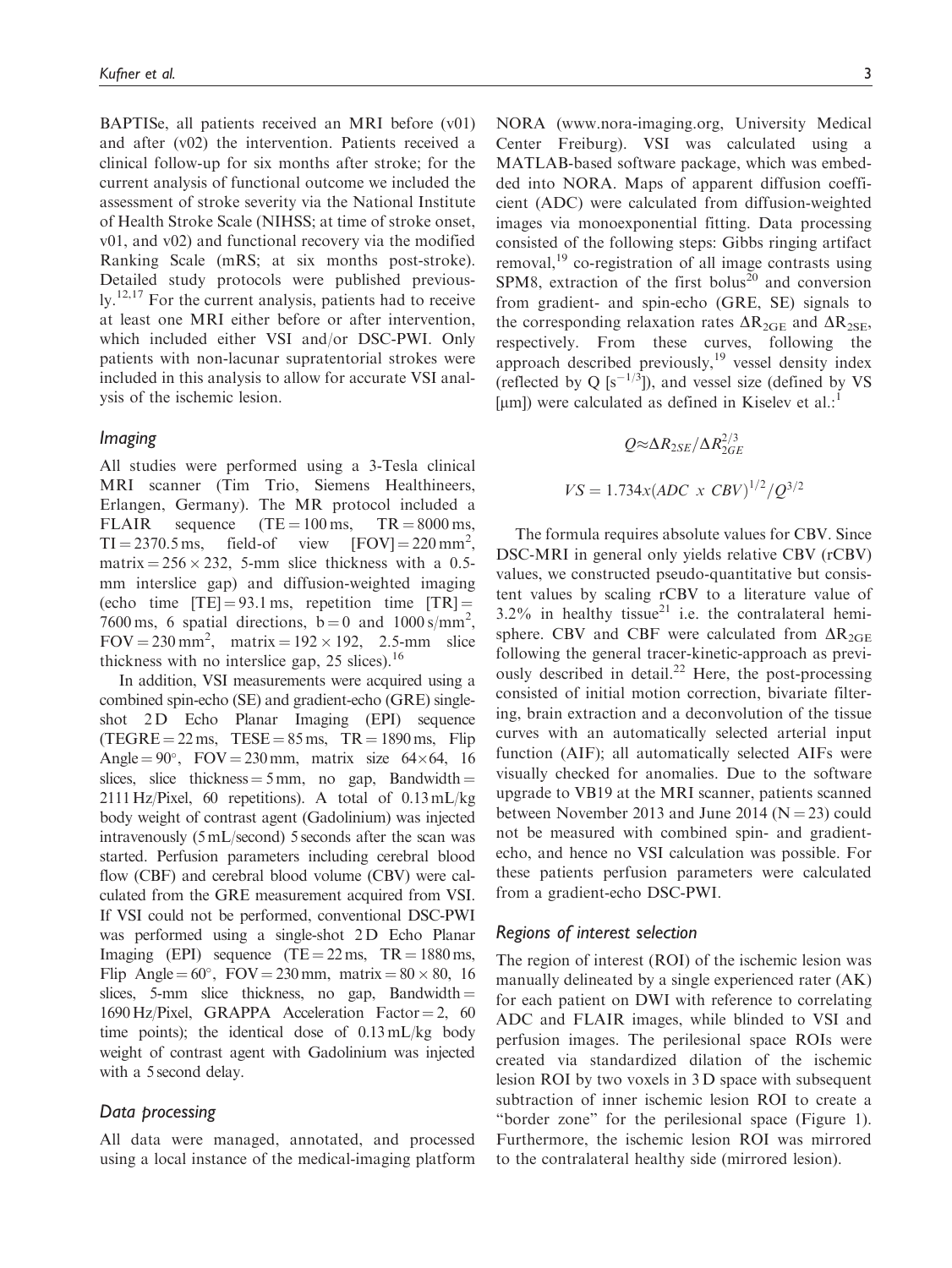

Figure 1. Top row from left to right: FLAIR, diffusion weighted imaging (DWI), and apparent diffusion coefficient (ADC) images with schematic depiction of selected ROI (region of interest) delineations on baseline DWI (green=lesion; blue=perilesional space; yellow=contralateral healthy). Bottom row from left to right: corresponding VS (vessel size; [µm]), Q (vessel density index; [s $^{-1/3}$ ]), and relative cerebral blood volume (rCBV) and blood flow (rCBF) maps derived from contrast-enhanced vessel size imaging.

For all ROIs, CBV and CBF are reported as relative values ( $rCBV$  and  $rCBF =$  normalized to contralateral hemisphere). Similarly, VS and Q are reported as relative values (rVS and rQ); the supratentorial segment of the contralateral healthy hemisphere was manually delineated for each patient for intra-individual normalization of VS and Q to healthy contralateral tissue (i.e. relative VS expressed as a ratio defined by median VS within lesion/median VS contralateral hemisphere). All derived ROIs (ischemic lesion, perilesional space, and mirrored lesion) were superimposed onto VSI and perfusion maps for evaluation.

## Statistical analysis

Categorical data are presented as absolute numbers and proportions, continuous data as median and interquartile range (IQR) or mean and standard deviation (SD), depending on the respective distribution of data. Normality of distributions of continuous variables was assessed using Shapiro-Wilk test.

In order to assess differences in VSI and perfusion parameters across selected ROIs, we performed four linear mixed-models in which the dependent variables were defined as the MRI parameter of interest (rVS, rQ, rCBV, and rCBF). All models included subjects as

a random effect and intervention group, time points (v01 vs. v02), as well as time-to-MRI (in days) as fixed effects.

A linear regression analysis was used to assess the association of rVS within the ischemic lesion at v01 and lesion size (assessed on v01 MRI) and stroke severity (assessed at time of acute stroke, and time of v01 and v02 MRI). A univariate and multivariate logistic regression analysis for good outcome (defined as  $mRS \leq 2$  at six months post stroke) was performed with adjustment for the following parameters (age, rVS within ischemic lesion at v01, stroke severity at time of acute stroke, and lesion volume on v01 MRI). All statistical analyses were performed using STATA (StataCorp 2015 Software release 14).

# **Results**

#### Description of cohort and data

The mean age of the cohort was 68 (SD 11) years, median NIHSS at time of acute stroke was 10 (IQR 6–14). The median time from stroke onset to first MRI  $(v01)$  was 27 (IQR 15–34) days. Refer to Table 1 for description of patient demographics.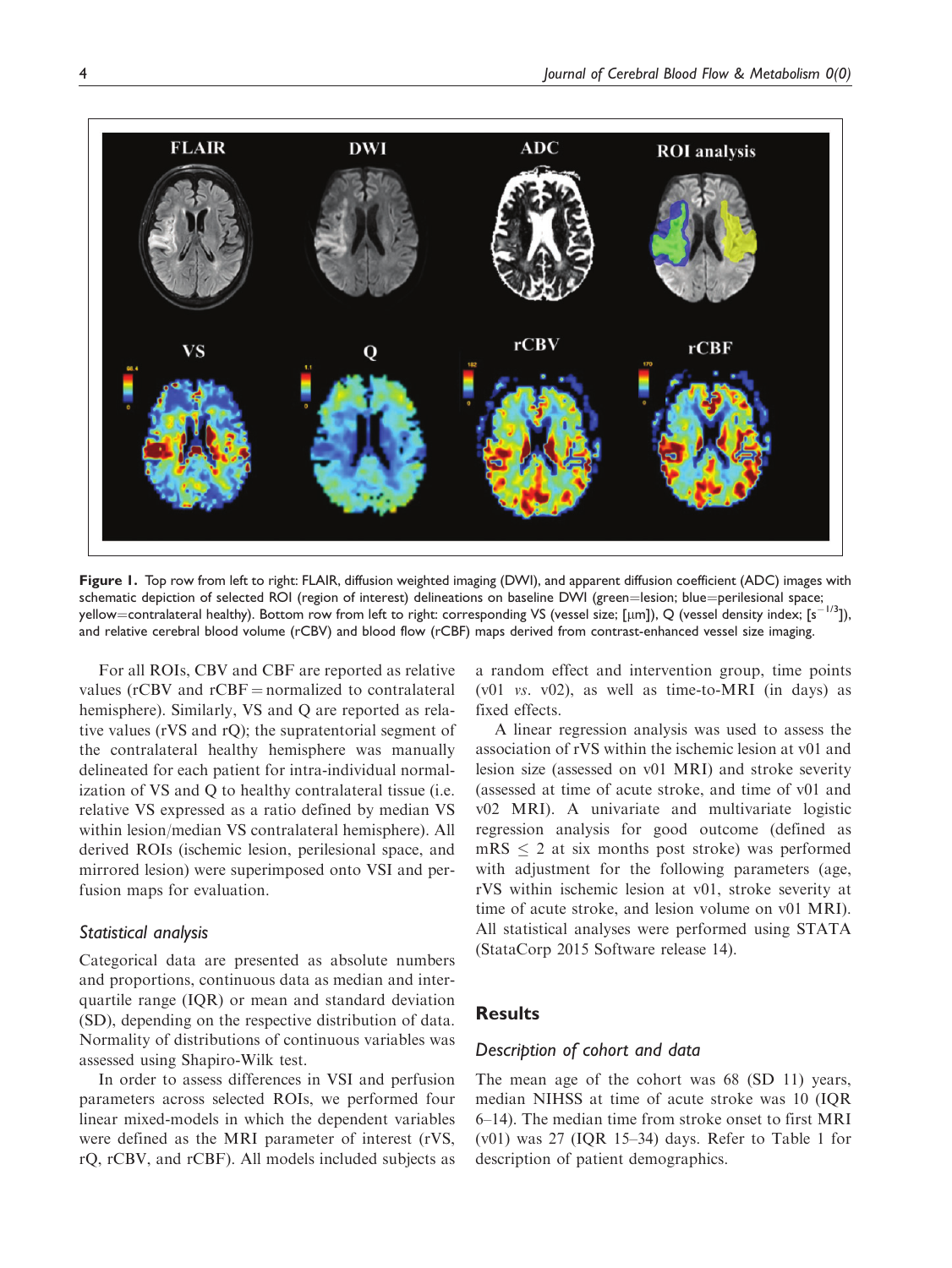Fifty-one patients received both v01 and v02 MRIs. Thirty-one patients had available VSI on v01 MRI and 20 had available VSI on v02 MRI (only 17 had VSI at both v01 and v02). Perfusion maps were available for 53 patients on v01 MRI and 34 patients on v02 MRI.

|                 |  | Table 1. Patient demographics and clinical parameters of entire |  |  |  |
|-----------------|--|-----------------------------------------------------------------|--|--|--|
| patient cohort. |  |                                                                 |  |  |  |

|                                             | All patients<br>$(N = 62)$ |
|---------------------------------------------|----------------------------|
| Age in years, mean (SD)                     | 67.9 (10.6)                |
| Male sex, %(n)                              | 56.5 (35)                  |
| Cerebrovascular risk factors                |                            |
| Smoking, %(n)                               | 35.5 (22)                  |
| Arterial hypertension, %(n)                 | 79.0 (49)                  |
| Diabetes mellitus, %(n)                     | 29.9 (26)                  |
| Atrial fibrillation, %(n)                   | 21.0(13)                   |
| Hypolipoproteinemia, %(n)                   | 46.8 (29)                  |
| Stroke etiology                             |                            |
| Large-artery atherosclerosis, %(n)          | 33.9 (21)                  |
| Cardioembolism, %(n)                        | 30.7 (19)                  |
| Small-vessel occlusion, %(n)                | 14.5(9)                    |
| Stroke of other determined etiology, %(n)   | 6.5(4)                     |
| Stroke of undetermined etiology, %(n)       | 12.9(8)                    |
| NIHSS time of acute stroke, mean (SD)       | $10(6-14)$                 |
| Time from stroke onset to first MRI         | $27(15-34)$                |
| $(v01)$ in days, median $(IQR)$             |                            |
| Time from onset to second MRI               | $61(47-67)$                |
| $(v02)$ in days, median $(IQR)$             |                            |
| NIHSS at v01, median (IQR)                  | $6(3-9)$                   |
| NIHSS at v02, median (IQR)                  | $4(2-6)$                   |
| Wahlund score assessed v01,                 | $5(3-8)$                   |
| median (IQR)                                |                            |
| Lesion volume in mL on v01,<br>median (IQR) | 32.2 (9.7-86.4)            |
| Treatment group physical fitness, %(n)      | 49.2 (30)                  |

 $SD =$  standard deviation; IQR=interquartile range; MRI = magnetic resonance imaging;  $v01 =$  time point first MRI,  $v02 =$  time point second MRI.

On v01 MRI, mean VS within the ischemic lesion was  $56 \mu m$  (SD  $\pm 15 \mu m$ ), mean Q was  $0.27 \text{ s}^{-1/3}$  (SD  $\pm 0.04$ )  $s^{-1/3}$ ). For a comprehensive description of quantitative values of VS and Q, as well as rCBF and rCBV on v01 and v02 scan in selected ROIs, refer to Table 2. For a visual depiction of the distribution of rVS, rQ, rCBF and rCBV values across selected ROIs on v01 and v02 scans combined, refer to the violin plots in Supplemental Figure 1. Correlation matrices for all MR variables of interest within the lesion and contralateral healthy ROI are available in Supplemental Figure 2.

Mean ADC within the ischemic lesion was 961 mm<sup>2</sup>/ s  $(SD \pm 280 \text{ mm}^2/\text{s})$  and  $1135 \text{ mm}^2/\text{s}$   $(SD \pm 353 \text{ mm}^2/\text{s})$ on v01 and v02 MRI, respectively (comprehensive description of ADC values across ROIs at both scanning time-points available in Supplemental Table 2).

# Factors associated with vessel size, density, and perfusion

The results of the linear mixed-models are presented in Table 3. The rVS in the ischemic lesion was higher compared to contralateral mirrored lesion (coefficient 0.21, standard error [SE] $\pm$ 0.08, p = 0.01) and rQ measured in the ischemic lesion was lower than the contralateral mirrored lesion (coefficient  $-0.10$ ,  $SE \pm 0.03$ ,  $p < 0.01$ ), following adjustment for repeated and within-subject measurements. There was no difference in rVS nor rQ in the perilesional space compared to the contralateral mirrored lesion. There was no significant association between time-to-MRI (in days) and rVS (coefficient  $-0.001$ ,  $SE \pm 0.004$ ,  $p = 0.83$ ) or rQ (coefficient  $-0.001$ , SE  $\pm$  0.002, p = 0.48).

Mixed-model analyses for rCBF and rCBV similarly identified the ROI as the main modifying effect; perfusion parameters differed across all selected ROIs including lesion and perilesional space in comparison

Table 2. Absolute values of vessel size (VS) and vessel density index (Q) before normalization to contralateral hemisphere, and markers of cerebral perfusion (including relative cerebral blood flow and cerebral blood volume) on first (v01) and second (v02) MRI in selected regions of interest.

|                 | $VS$ ( $µm$ )     | $Q(s^{-1/3})$       | rCBF(%)           | $r$ CBV $(%)$     |
|-----------------|-------------------|---------------------|-------------------|-------------------|
|                 | $N = 31$          |                     | $N = 53$          |                   |
| v01 MRI         |                   |                     |                   |                   |
| Lesion          | 55.9 $(\pm 15.1)$ | $0.27~(\pm 0.04)$   | 61.7 $(\pm 20.3)$ | 71.1 $(\pm 19.2)$ |
| Perilesional    | 50.7 $(\pm 12.3)$ | $0.29 \ (\pm 0.05)$ | 68.5 $(\pm 13.6)$ | 81.2 $(\pm 16.1)$ |
| Mirrored lesion | 50.0 $(\pm 15.9)$ | 0.30 $(\pm 0.06)$   | 86.9 $(\pm 19.2)$ | 86.2 $(\pm 17.1)$ |
|                 | $N = 20$          |                     | $N = 34$          |                   |
| <b>v02 MRI</b>  |                   |                     |                   |                   |
| Lesion          | 55.8 $(\pm 19.9)$ | $0.28~(\pm 0.07)$   | 54.1 $(\pm 15.4)$ | 66.5 $(\pm 17.9)$ |
| Perilesional    | 47.4 $(\pm 14.1)$ | $0.30~(\pm 0.05)$   | 61.7 $(\pm 13.6)$ | 78.3 $(\pm 16.4)$ |
| Mirrored lesion | 45.2 $(\pm 5.7)$  | $0.31 \ (\pm 0.03)$ | 86.0 $(\pm 25.7)$ | 83.0 $(\pm 17.5)$ |
|                 |                   |                     |                   |                   |

Q=vessel density index, VS=vessel size, CBF=cerebral blood flow, CBV=cerebral blood volume.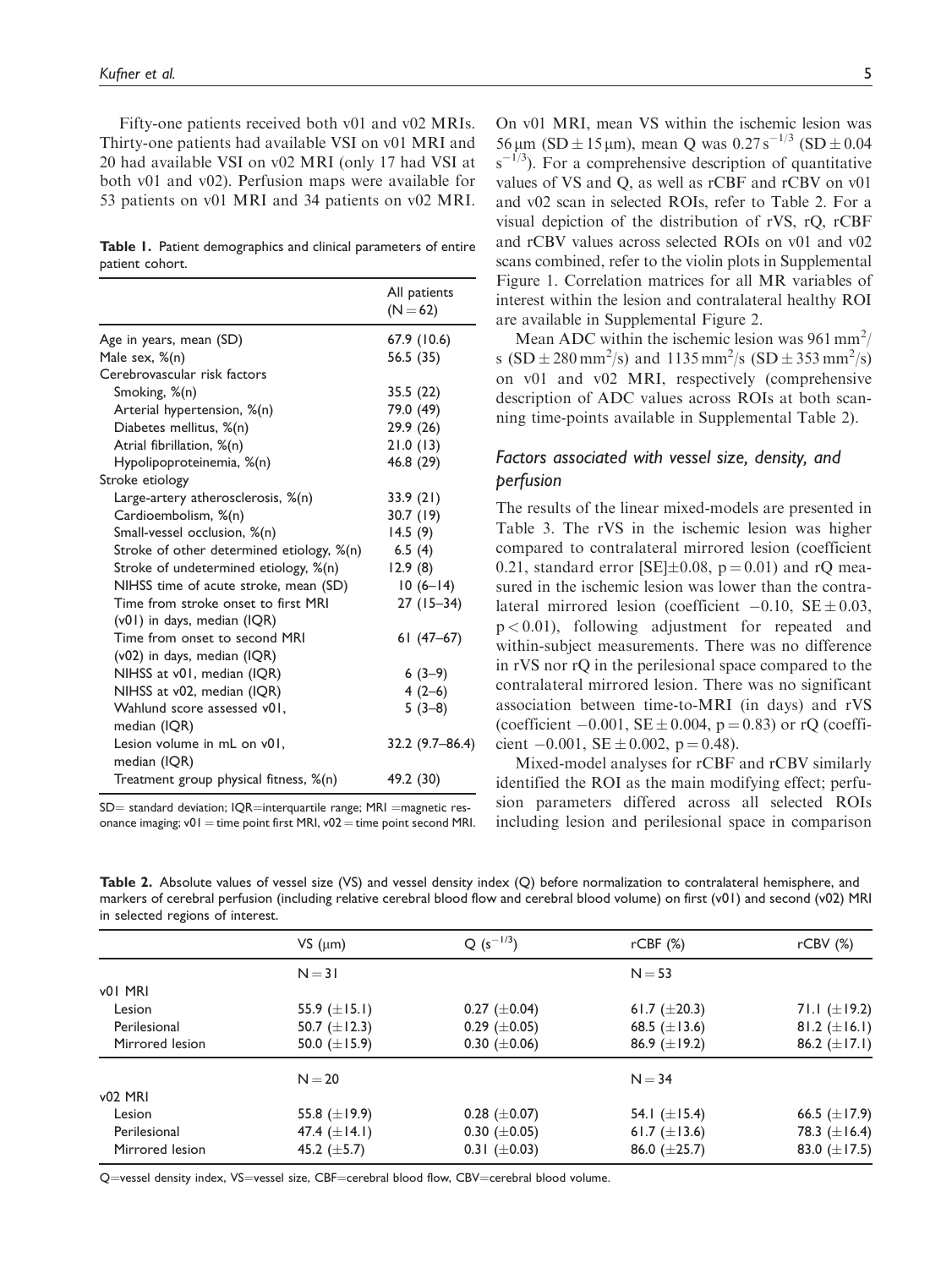| Dependent variable: relative vessel size           |                    |                   |                 |
|----------------------------------------------------|--------------------|-------------------|-----------------|
| <b>Fixed-effects</b>                               | <b>Coefficient</b> | <b>Std. Error</b> | p-value         |
| Region of interest                                 |                    |                   |                 |
| Contralateral healthy                              | - reference -      | - reference -     |                 |
| Perilesional space                                 | 0.030              | 0.080             | 0.705           |
| Lesion                                             | 0.206              | 0.080             | 0.010           |
| Time to MRI in days                                | $-0.001$           | 0.004             | 0.831           |
| Time point of MRI (v01 vs. v02)                    | $-0.086$           | 0.140             | 0.534           |
| Intervention group (training)                      | $-0.136$           | 0.109             | 0.211           |
| <b>Random-effects</b>                              |                    |                   |                 |
|                                                    | <b>Estimate</b>    | <b>Std. Error</b> | 95% CI          |
| Subject ID                                         | 0.250              | 0.048             | $0.170 - 0.362$ |
| Dependent variable: relative vessel density        |                    |                   |                 |
| <b>Fixed-effects</b>                               |                    |                   |                 |
|                                                    | <b>Coefficient</b> | <b>Std. Error</b> | p-value         |
| Region of interest                                 |                    |                   |                 |
| Contralateral healthy                              | - reference -      | - reference -     |                 |
| Perilesional space                                 | $-0.037$           | 0.032             | 0.255           |
| Lesion                                             | $-0.099$           | 0.032             | 0.002           |
| Time to MRI in days                                | $-0.001$           | 0.002             | 0.477           |
| Time point of MRI (v01 vs. v02)                    | 0.079              | 0.057             | 0.165           |
| Intervention group (training)                      | $-0.046$           | 0.045             | 0.308           |
| <b>Random-Effects</b>                              |                    |                   |                 |
|                                                    | <b>Estimate</b>    | <b>Std. Error</b> | 95% CI          |
| Subject ID                                         | 0.104              | 0.020             | $0.072 - 0.151$ |
| Dependent variable: relative cerebral blood volume |                    |                   |                 |
| <b>Fixed-effects</b>                               |                    |                   |                 |
|                                                    | <b>Coefficient</b> | <b>Std. Error</b> | p-value         |
| Region of interest                                 |                    |                   |                 |
| Contralateral healthy                              | - reference -      | - reference -     |                 |
| Perilesional space                                 | $-6.71$            | 2.68              | 0.012           |
| Lesion                                             | $-17.69$           | 2.67              | < 0.001         |
| Time to MRI in days                                | $-0.251$           | 0.128             | 0.050           |
| Time point of MRI (v01 vs. v02)                    | 2.50               | 4.26              | 0.557           |
| Intervention group (training)                      | $-3.87$            | 3.634             | 0.288           |
| <b>Random-effects</b>                              |                    |                   |                 |
|                                                    | <b>Estimate</b>    | <b>Std. Error</b> | 95% CI          |
| Subject ID                                         | 11.21              | 1.59              | $8.49 - 14.8$   |
| Dependent variable: relative cerebral blood flow   |                    |                   |                 |
| <b>Fixed-effects</b>                               |                    |                   |                 |
|                                                    | <b>Coefficient</b> | <b>Std. Error</b> | p-value         |
| Region of interest                                 |                    |                   |                 |
| Contralateral healthy                              | - reference -      | - reference -     | -               |
| Perilesional space                                 | $-20.30$           | 2.83              | $<$ 0.00        |
| Lesion                                             | $-27.58$           | 2.81              | < 0.001         |
| Time to MRI in days                                | $-0.248$           | 0.119             | 0.037           |
| Time point of MRI (v01 vs. v02)                    | 4.17               | 4.07              | 0.306           |
| Intervention group (training)                      | $-2.20$            | 3.35              | 0.512           |
| <b>Random-effects</b>                              |                    |                   |                 |
|                                                    | <b>Estimate</b>    | <b>Std. Error</b> | 95% CI          |
| Subject ID                                         | 9.67               | 1.49              | $7.15 - 13.1$   |
|                                                    |                    |                   |                 |

Table 3. Linear mixed-models for each dependent variable (relative vessel size and Q, rCBV, and rCBF).

All models included subjects as a random effect and intervention group, time points (v01 vs. v02), as well as time-to-MRI (in days) as fixed effects.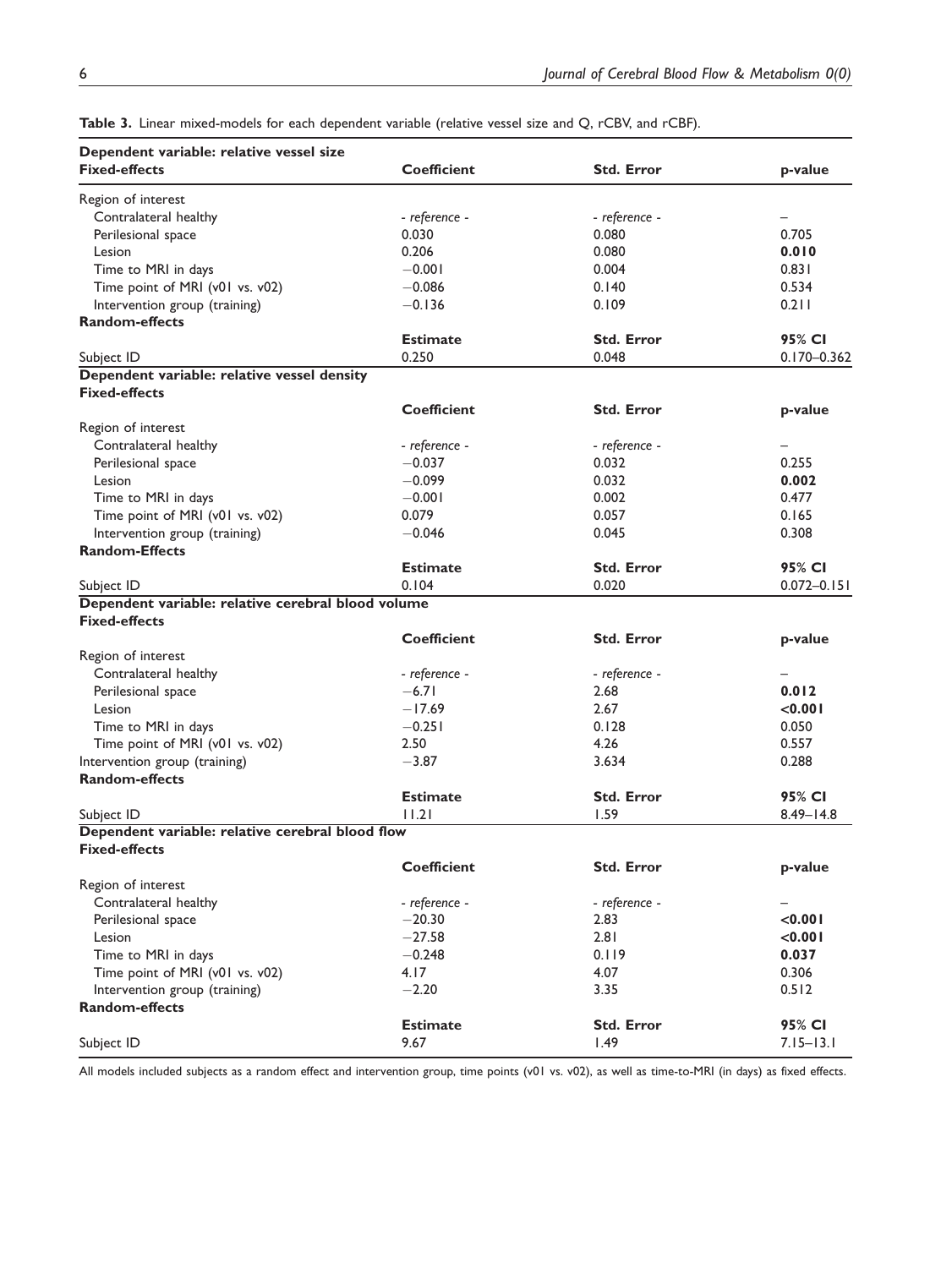to the contralateral healthy ROI as a reference. The time-to-MRI was identified as a significant fixed effect for both rCBV and rCBF; perfusion parameters were inversely correlated with time-to-MRI in days (Table 3). Descriptive two-way scatter plots depicting rVS, rQ, and perfusion measurements within selected ROIs based on time-to-MRI in days (v01 and v02 included) are shown in Figure 2.

Patient demographics were balanced between both intervention groups of the PHYS-STROKE trial. The aerobic fitness training intervention group was not identified as a main effect for any of the MRI parameters in the mixed-models (Table 3). Neither VSI, nor perfusion parameters in selected ROIs at v01 and v02, nor absolute changes of VSI and perfusion parameters between v01 and v02 scans differed significantly between intervention groups (for univariate analysis based on intervention group, refer to Supplemental Table 2).

# Associations with stroke severity, lesion size, and functional outcome

Higher rVS values (at v01 MRI) within the ischemic lesion were associated with larger lesion sizes assessed on both v01 MRI ( $\beta$  34 95% CI 6.2 – 62; p = 0.018) and v02 MRI (β 33 95%CI 5.7 – 60; p = 0.020). Higher VS values within the lesion at v01 were also associated with more severe strokes at the time of symptom onset  $(\beta 2.9)$ 95%CI 0.49 – 5.3;  $p = 0.02$ ), assessed by the NIHSS score. However, there was no association between lesion VS at v01 and NIHSS at the time of v01 MRI (β 0.46 95%CI – 1.9 – 2.9, p = 0.70) or v02 MRI (β 0.27  $95\%$ CI  $-1.5 - 2.2$ , p = 0.68.

Patients who experienced a good outcome (mRS  $\leq$ 2) six months following enrollment had significantly lower lesion rVS measured on v01 (1.2, IQR 1.0 – 1.5 vs. 1.7, IQR 1.3–1.9;  $p = 0.04$ ) in univariate analysis compared to patients who had a mRS >2. Lesion rQ did not differ between patients who experienced a good vs. poor outcome six months post-stroke  $(1.0, IQR 0.86 - 1.1$  vs. 0.85, IQR 0.74 – 0.97;  $p = 0.28$ ). Multivariate analysis did not identify v01 lesion VS as an independent predictor of functional recovery six months post-stroke (adjusted OR 0.16 95% 0.01 – 5.6,  $p = 0.32$ ; Table 4).

Among 17 patients with consecutive VSI measurements, changes in rVS and rQ were not associated with lesion progression or outcome at six months after stroke in exploratory analyses (data not shown).



Figure 2. Two-way descriptive scatterplots depicting relative vessel size (rVS), relative vessel density index (rQ), rCBV and cCBF (Panels (a) to (d), respectively) within selected ROIs (ischemic lesion, perilesional space, and contralateral mirrored lesion) based on time to MRI in days. Measurements from v01 and v02 scans are included in all scatter-plots.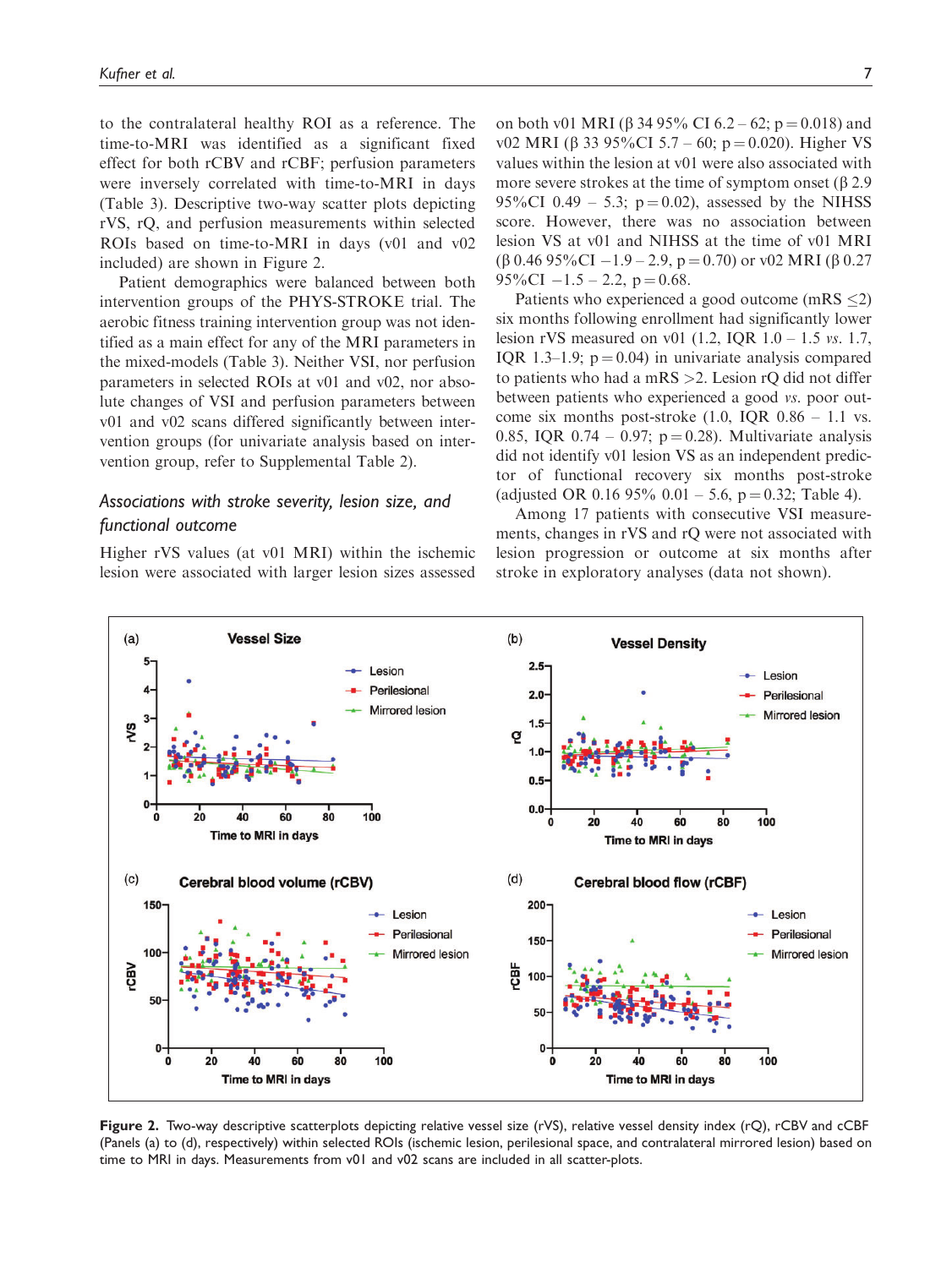| Binary logistic regression analysis for good outcome (mRS $\leq$ 2) at six months |                     |         |                     |         |  |  |  |
|-----------------------------------------------------------------------------------|---------------------|---------|---------------------|---------|--|--|--|
| <b>Number</b><br>of cases                                                         | Univariate model    |         | Multivariate model  |         |  |  |  |
|                                                                                   | Odds ratio (95% CI) | p-value | Odds ratio (95% CI) | p-value |  |  |  |
| 31                                                                                | $0.14(0.02 - 1.3)$  | 0.09    | $0.16(0.005 - 5.6)$ | 0.32    |  |  |  |
| 57                                                                                | $0.99(0.97 - 1.0)$  | 0.05    | $0.97(0.93 - 1.0)$  | 0.14    |  |  |  |
| 62                                                                                | $0.71(0.57-0.88)$   | 0.002   | $0.62$ (0.40-0.98)  | 0.04    |  |  |  |
| 62                                                                                | $0.94(0.89 - 1.0)$  | 0.03    | $0.91(0.81 - 0.10)$ | 0.12    |  |  |  |
|                                                                                   |                     |         |                     |         |  |  |  |

Table 4. Univariate and multivariate regression analysis for good outcome (modified Rankin Score  $\leq$ 2) six months following enrollment presenting crude and adjusted odds ratios (ORs) with 95% confidence intervals (CI);  $N = 62$ .

## **Discussion**

This is the first study to investigate the cerebral microvasculature in patients with subacute ischemic stroke using MRI-based VSI. Linear mixed-models identified an increase in vessel size (VS) with corresponding decrease in vessel density index (Q) within the ischemic lesion compared to corresponding healthy contralateral tissue. There was no difference in VS or Q within the perilesional space compared to the contralateral mirrored ROI, whereas rCBF and rCBV were significantly reduced. Time-to-MRI in days was not associated with VS or Q measured within the selected ROIs in this analysis. Although increased VS within the ischemic lesion was associated with larger lesion volumes and more severe strokes at the time of symptom onset, VS was not predictive of functional outcome at six months after stroke in multivariable analysis.

The findings of this study of patients with subacute ischemic stroke are in line with previous preclinical studies in the acute and subacute phase of stroke<sup>4,5,12</sup> and one previous clinical study in the acute phase of stroke that also observed increased VS and reduced Q within the ischemic lesion.<sup>6</sup> The absolute values of previously published Q values in acute stroke patients<sup>7</sup> are similar to the values of Q reported in this analysis (mean  $0.27 \text{ s}^{-1/3}$  vs.  $0.30 \text{ s}^{-1/3}$ ; Table 2) corroborating the feasibility of this imaging modality in stroke research. In this analysis, VS was calculated as the mean vessel diameter averaged over the capillary population within an imaging voxel. The absolute values of VS within ischemic lesions reported in this analysis are higher compared to those reported previously, (mean  $56 \mu m$  diameter vs.  $18 \mu m$  radius). Although the post-processing pipelines of the VSI sequences were similar, differences in scan resolution and differing patient cohorts analyzed (i.e. differences in stroke severity, lesion size, and time after stroke) may explain this observed difference.

Linear mixed-models identified significant differences in measured rVS and rQ, as well as markers of cerebral perfusion (rCBF and rCBV) across selected ROIs (Table 3). Interestingly, time-to-MRI in days was not identified as a modifying factor of VS or Q values in this analysis. These results may stand in line with a previously published longitudinal VSI study in a murine stroke model, in which early ischemia-induced changes in vascular morphology within and around the ischemic lesion remained constant over time into the subacute phase of stroke.<sup>5</sup>

Although time-to-MRI in days did not modify VSI measurements, time to scan was inversely associated with rCBF and rCBV; in other words these perfusion metrics decreased over time. In the case of large-scale and functional angiogenesis, one might expect to observe an increase in Q with corresponding increases in tissue perfusion. Although previous observations from Boehm-Sturm et al. described sparse histological correlates of perilesional angiogenesis four weeks poststroke in rats, they did not observe MRI correlates in their translational VSI study.<sup>5</sup> Similarly, in this explorative clinical study, we observed no MRI-based evidence for large-scale changes in vessel size or density within selected ROIs in the subacute phases following ischemic stroke. Still, our observations require validation in larger, longitudinal studies.<sup>23</sup>

Previous pre-clinical studies suggest that increased physical fitness may enhance angiogenesis and influence functional recovery following stroke. $8,24,25$  These served as the foundation for the randomized controlled PHYS-STROKE trial and the accompanying observational biomarker study BAPTISe.<sup>17</sup> The trial intervention (aerobic training) did not affect VS, Q, or perfusion measurements in linear mixed-model analyses in this cohort. Although this study was not powered to detect differences in absolute VS and Q values between intervention groups, we performed exploratory univariate analyses stratified by treatment allocation (4-weeks of aerobic fitness training vs. 4-weeks of relaxation); here, we also did not observe differences in VSI values or relative tissue perfusion within or surrounding the ischemic lesion (Supplemental Table 2).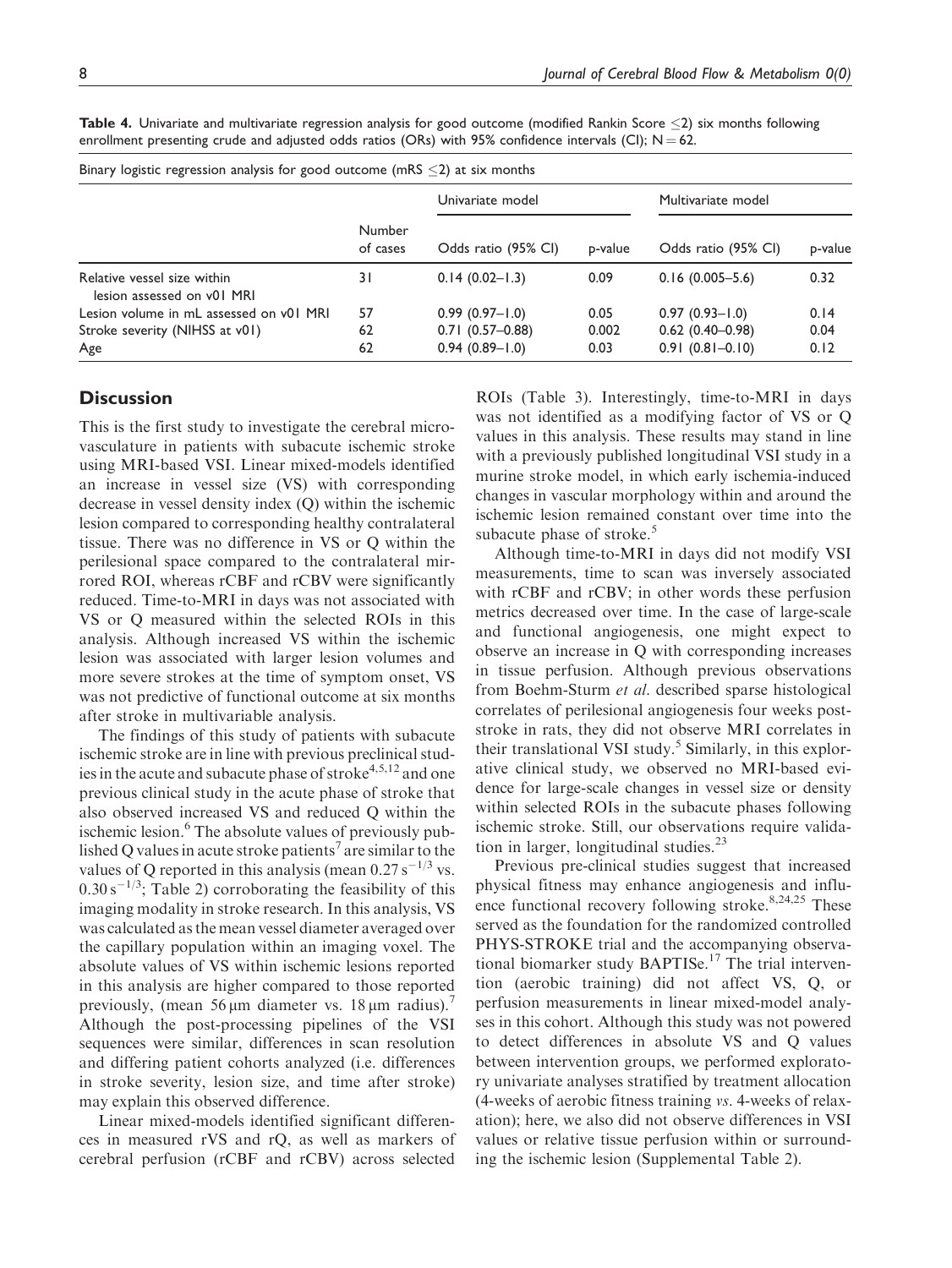Interestingly, the enlargement of microvessel diameter within the ischemic lesion measured on v01 MRI was associated with larger lesion volumes and more severe strokes at the time of the index event. There are several hypotheses as to why VS increases within an ischemic lesion: one being that severe cytotoxic edema leads to the compression of small vessels leading to an overall shift in the average vessel size per unit space,  $6,7$  and another being that following ischemic tissue damage, failed vascular remodeling leads to the formation of larger, bulky, dysfunctional vessels.<sup>4,8</sup> The observed decrease in Q is likely explained by widespread cell death following ischemia. $^{4,26}$  Whether the observed increase in VS within the subacute ischemic lesions in this study is directly attributed to the loss of patent capillaries, to abnormal angiogenesis, or both is not entirely clear. Either way based on our results and what we know from preclinical studies, it is reasonable to assume that early large-scale changes in VS within the ischemic lesion are indicative of severe stroke, progression of lesion size, and potentially worse functional recovery. Although larger lesion VS was associated with a worse long-term functional outcome in univariate analysis, multivariate regression analysis did not identify VS within the stroke lesion to be independently associated with outcome (Table 4). However, due to the limited sample size of this study, a larger independent cohort analysis is warranted to investigate the prognostic value of VSI further.

This study has several limitations that should be considered. Firstly, this is a relatively heterogeneous cohort of stroke patients with respect to ischemic lesion pattern (pure subcortical strokes versus territorial strokes with cortical and subcortical affection), stroke etiology, and cerebrovascular risk profiles. However to the best of our knowledge there is no data available on how VS and Q are modified based on ischemic lesion location, cause of stroke, or presence of cerebrovascular risk factors such as long-term diabetes mellitus. These points should be addressed in future studies involving VSI. Furthermore, time from onset to first and second MRI was highly variable. This is due to the inclusion criteria of the randomizedcontrolled PHYS-STROKE trial. A longitudinal, long-term study with sequential MRIs at predefined time points after stroke should be performed in future analyses for a more precise MR-based quantification of ischemia-induced microvascular changes in the subacute to chronic phases of stroke. In the current analysis relative perfusion values (rCBV and rCBF) were analyzed; a possible limitation of this approach is that the effect of perfusion changes on the contralateral hemisphere cannot be entirely accounted for. Finally, we also observed a relatively high interindividual variability in terms of absolute VS values assessed within selected ROIs (Table 2; Supplemental Figure 1); previous studies with this sequence have also reported high standard errors within reported VSI meassurements.5,7 However, it is important to consider that VSI does not allow for a direct visualization of the cerebrovascular morphology. Values of VSI are based on complex analytical models that allow for an accurate approximation of vessel size and vessel density indices based on a number of theoretical assumptions (i.e. intravascular signal and native blood paramagnetism are neglected).<sup> $1$ </sup> These assumptions can result in errors up to an order of two,<sup>1,27,28</sup> however, differences in actual and measured values follow a monotonic function, which preserves the given order of values and hence may even ease detection. In the current study, measured VSI values were normalized against the inter-individual contralateral healthy hemisphere in order to partially compensate for any additional patient individual variations caused by for example age.

Nonetheless, this is the first longitudinal analysis applying this MR-imaging technique to assess the cerebral microvasculature in a well-characterized cohort of subacute stroke patients, and the results support evidence that VSI may aid in the assessment of ischemiainduced changes following moderate to severe subacute stroke in the clinical setting. In comparison to the standard DSC-PWI, VSI has the advantage of having a similar spatial resolution and comparable acquisition time (albeit 2 min longer) while providing the additional valuable information about vessel size and density. Furthermore, VSI may have the advantage of more precisely assessing tissue-at-risk in the acute clinical setting compared to DSC-PWI.<sup>6,29</sup> However, it is also important to note that there are alternative methods i.e. selected functional MRI (fMRI) sequences that can provide information on vessel size/density as well without the use of a contrast agent. However, the postprocessing of fMRI for this purpose is still largely experimental, time-consuming, and therefore not always suitable for routine clinical diagnostics. VSI could therefore have substantial implications in the clinical setting far beyond the scope of ischemic stroke. The role of VSI in predicting stroke recovery however needs to be validated in larger independent cohort analyses.

## Conclusion

In conclusion, the use of VSI as a minimally invasive imaging technique can aid in assessing the in-vivo cerebral microvasculature in the subacute phases following an ischemic stroke. Translating from preclinical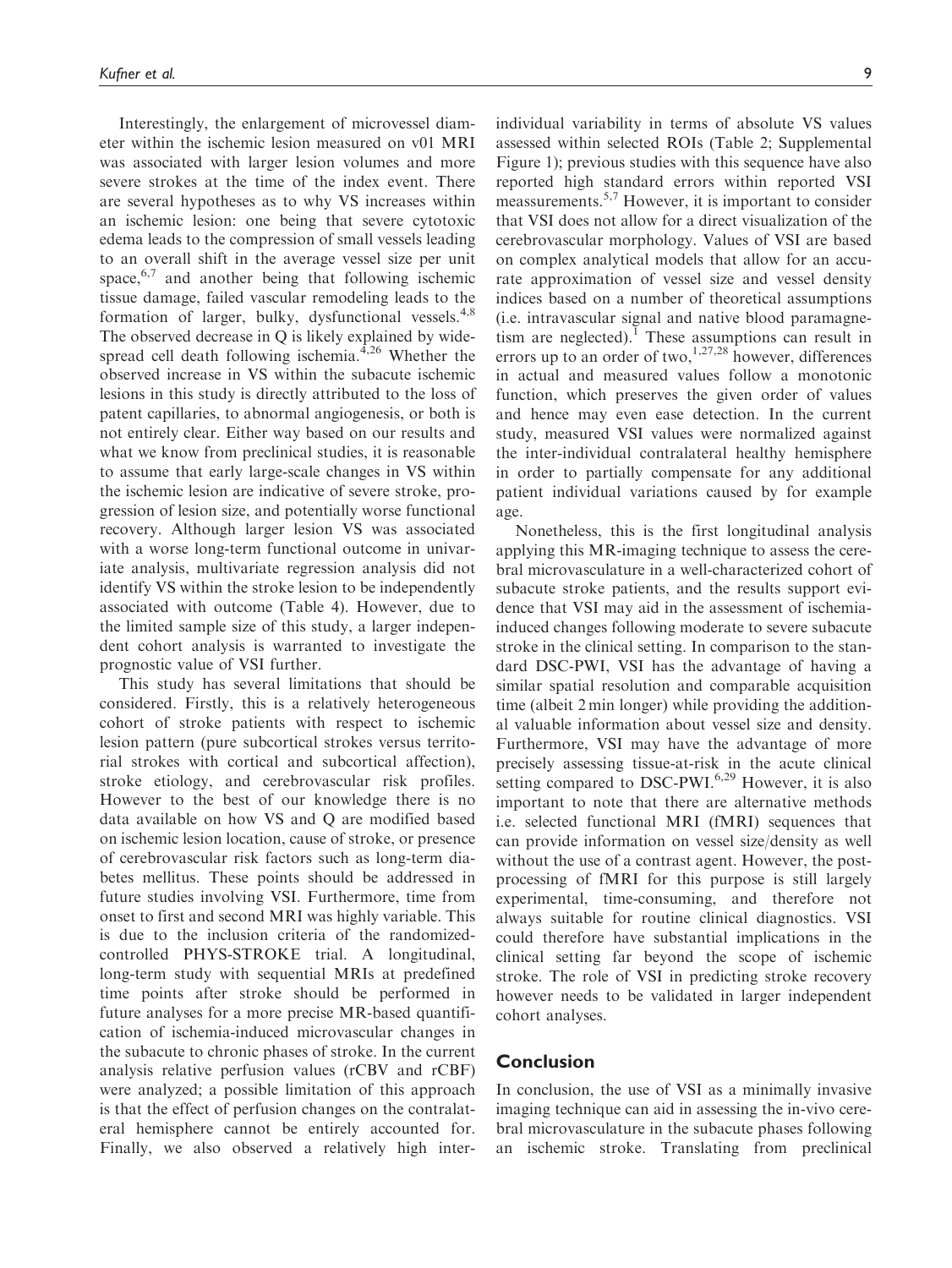studies, we also observed an increase in VS and a decrease in vessel density with corresponding decreased perfusion within the ischemic lesion, compared to contralateral healthy brain. Time from stroke onset to MRI (up to two months post-stroke) did not alter the dynamic of VS or Q. Higher VS values within the ischemic lesion were associated with larger lesion volumes and more severe strokes, but the prognostic role of VSI in terms of long-term functional recovery requires further testing in larger, independent cohorts.

#### Funding

The author(s) disclosed receipt of the following financial support for the research, authorship, and/or publication of this article: AK, AHN, and AAK are participants in the Berlin Institute of Health-Charité (Junior) Clinical Scientist Program funded by the Charité – Universitätsmedizin Berlin and the Berlin Institute of Health. MEn received funding from Deutsche Forschungsgemeinschaft (DFG, German Research Foundation) under Germany's Excellence Strategy  $-$  EXC-2049  $-$  390688087 and from Bundesministerium für Bildung und Forschung (BMBF; German Ministry for Education and Research) for the Center for Stroke Research Berlin. Funding to PBS is provided by the BMBF under the ERA-NET NEURON scheme (01EW1811), the DFG (Project BO 4484/2-1), and Charité  $3^R$  Replace -Reduce - Refine.

#### Acknowledgements

We would like to sincerely thank Prof. Dr. Valerij Kiselev for lively and critical discussion of the methodology and results, as well as Uchralt Temuulen for the extensive data management support.

# Declaration of conflicting interests

The author(s) declared the following potential conflicts of interest with respect to the research, authorship, and/or publication of this article: AK, AHN, AAK, TR, IG, RM, and PBS report no disclosures. JBF reports consultant fees and honoraria from Artemida, Bioclinica, Biogen, BMS, Brainomix, Cerevast, Elsal, Guerbet, Merck, Nicolab, Abbvie, AC Immune, Daiichi Sankyo, Ionis Pharmaceuticals, Julius clinical, jung Diagnostics, Eli Lilly, and Tau Rx, all outside of the submitted work. AF reports consultant fees and honoraria from Bayer, Boehringer Ingelheim, Daiichi Sankyo, Roche, and Biogen, all outside of the submitted work. MEn reports grants from Bayer and fees paid to the Charité from Bayer, Boehringer Ingelheim, BMS/Pfizer, Daiichi Sankyo, Amgen, GSK, Sanofi, Covidien, and Novartis, all outside of the submitted work. EK is CEO and shareholder of VEObrain GmbH, Freiburg, Germany.

#### Authors' contributions

M Ebinger, M Endres, A Flöel and AH Nave conceived and designed the PHYS-Stroke Trial and accompanying BAPTISe Study. AH Nave and T Rackoll were involved in patient recruitment. A Kufner post-processed the MRI data, performed the statistical analysis and wrote the first draft of the manuscript. A Kufner, AA Khalil, I Galinovic, E Kellner, R Mekle, T Rackoll, P Boehm-Sturm, JB Fiebach, A Flöel, M Ebinger, M Endres and AH Nave were involved in conceiving and applying methodologies applied in the current study, interpretation of data, review and editing of the manuscript and approval of final version of the manuscript.

#### Supplementary material

Supplemental material for this article is available online.

### ORCID iDs

Anna Kufner  $\blacksquare$  <https://orcid.org/0000-0001-7433-313X> Ahmed A Khalil D <https://orcid.org/0000-0003-1752-4305> Torsten Rackoll D <https://orcid.org/0000-0003-2170-5803> Philipp Boehm-Sturm **D** [https://orcid.org/0000-0001-8777-](https://orcid.org/0000-0001-8777-4823) [4823](https://orcid.org/0000-0001-8777-4823)

#### **References**

- 1. Kiselev VG, Strecker R, Ziyeh S, et al. Vessel size imaging in humans. Magn Reson Med 2005; 53: 553–563.
- 2. Tropres I, Grimault S, Vaeth A, et al. Vessel size imaging. Magn Reson Med 2001; 45: 397–408.
- 3. Jensen JH and Chandra R. MR imaging of microvasculature. Magn Reson Med 2000; 44: 224–230.
- 4. Bosomtwi A, Jiang Q, Ding GL, et al. Quantitative evaluation of microvascular density after stroke in rats using MRI. J Cereb Blood Flow Metab 2008; 28: 1978–1987.
- 5. Boehm-Sturm P, Farr TD, Adamczak J, et al. Vascular changes after stroke in the rat: a longitudinal study using optimized magnetic resonance imaging. Contrast Media Mol Imaging 2013; 8: 383–392.
- 6. Xu C, Schmidt WUH, Galinovic I, et al. The potential of microvessel density in prediction of infarct growth: a twomonth experimental study in vessel size imaging. Cerebrovasc Dis 2012; 33: 303–309.
- 7. Xu C, Schmidt WUH, Villringer K, et al. Vessel size imaging reveals pathological changes of microvessel density and size in acute ischemia. J Cereb Blood Flow Metab 2011; 31: 1687–1695.
- 8. Gertz K, Priller J, Kronenberg G, et al. Physical activity improves long-term stroke outcome via endothelial nitric oxide synthase-dependent augmentation of neovascularization and cerebral blood flow. Circ Res 2006; 99: 1132–1140.
- 9. He R, Moisan A, Detante O, et al. Evaluation of parametric response mapping to assess therapeutic response to human mesenchymal stem cells after experimental stroke. Cell Transplant 2017; 26: 1462–1471.
- 10. Moisan A, Pannetier N, Grillon E, et al. Intracerebral injection of human mesenchymal stem cells impacts cerebral microvasculature after experimental stroke: MRI study. NMR Biomed 2012; 25: 1340–1348.
- 11. Krupinski J, Kaluza J, Kumar P, et al. Role of angiogenesis in patients with cerebral ischemic stroke. Stroke 1994; 25: 1794–1798.